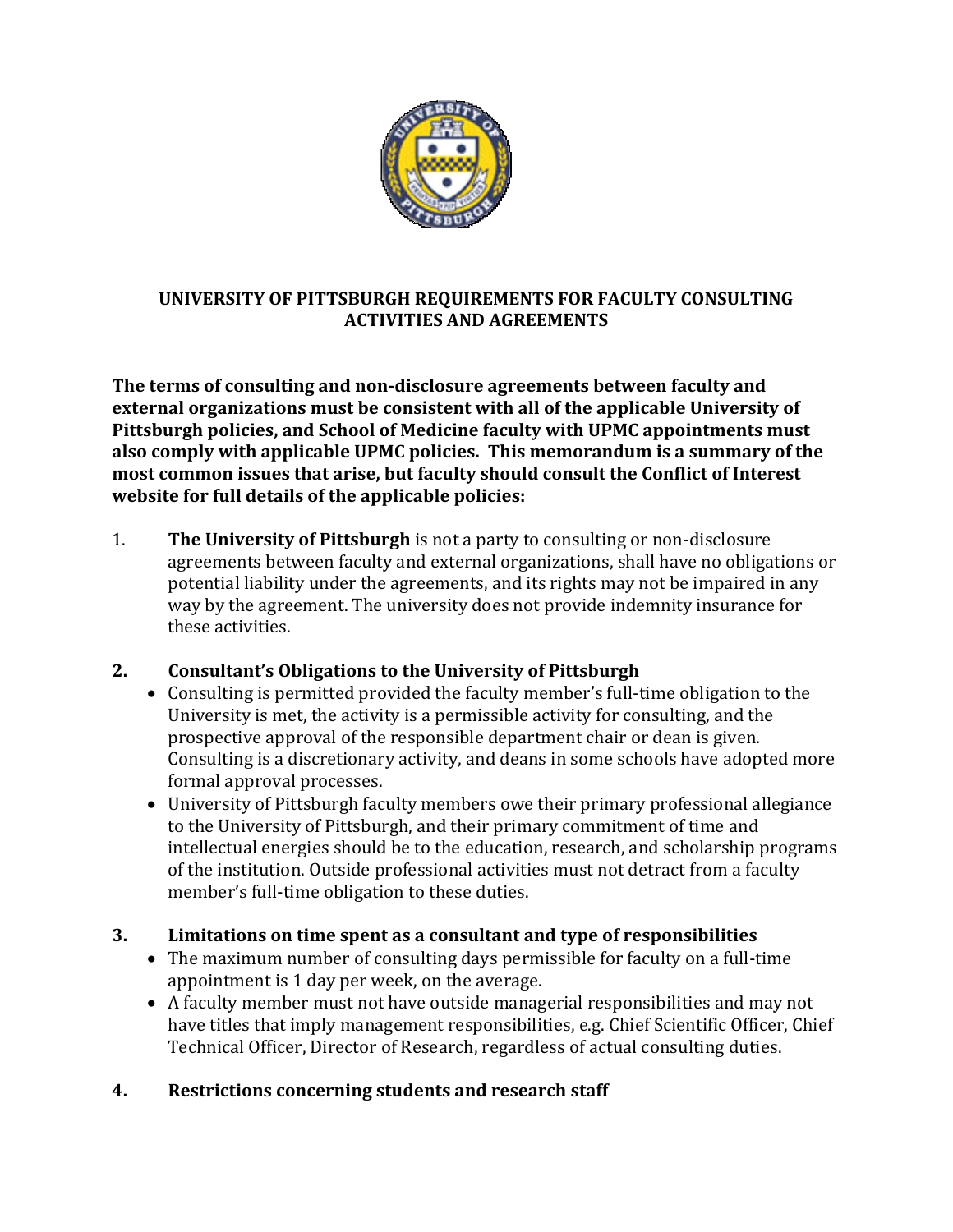- The academic activities of students and postdoctoral scholars must be free from the personal commercial and consulting interests of the faculty member.
- The work of students, staff, postdoctoral scholars and collaborators must not be exploited in the course of a faculty member's outside obligations.
- Faculty may not hire or directly supervise a University of Pittsburgh student in employment activities outside the University while serving as the student's advisor or as a participant on the student's dissertation committee without written approval.

## **5. Restrictions on use of University Resources**

- University of Pittsburgh facilities, personnel and equipment may not be used except in a purely incidental way, as part of outside consulting activities.
- Preferential access to research results, materials or products generated from University teaching or research activities may not be provided to an outside entity for personal financial gain.
- Confidential information acquired through conduct of University business or research activities may not be used for personal gain, or to grant unauthorized access to others; confidential information includes any information that comes into your possession as a result of your employment by the University of Pittsburgh that is not broadly available to the general public.

# **6. Ownership of intellectual property**

 The University claims ownership and control of the worldwide patent and intellectual property rights, which result from the academic activities of its faculty, staff, and students. University "faculty and staff" includes all persons who hold any official faculty or staff relationship to the university, with the exception of those persons who render their services to the University on a gratuitous basis. Consulting contracts shall not convey ownership of intellectual property that may be subject to the University's Patent Rights and Technology Transfer Policy (11-02- 01), unless the Technology Transfer Committee has released the technology. Conditions for release of technologies generally relate to activities that are done on the faculty member's own time, do not make use of any University resources and are not the subject of ongoing, funded research in the faculty member's laboratory.

## **7. Use of the University of Pittsburgh name**

 Faculty member cannot publicize their affiliation with the University of Pittsburgh in any manner that states or implies that s/he completed their consulting work as an employee of the University or that the Company's products or activities are being endorsed by Pitt. The faculty member cannot use the University's logo in any of his or her outside consulting activities.

## **8. Authorship, speaking and marketing activities**

 Faculty should make clear that any opinions or advice given are not given in their role as University of Pittsburgh faculty.